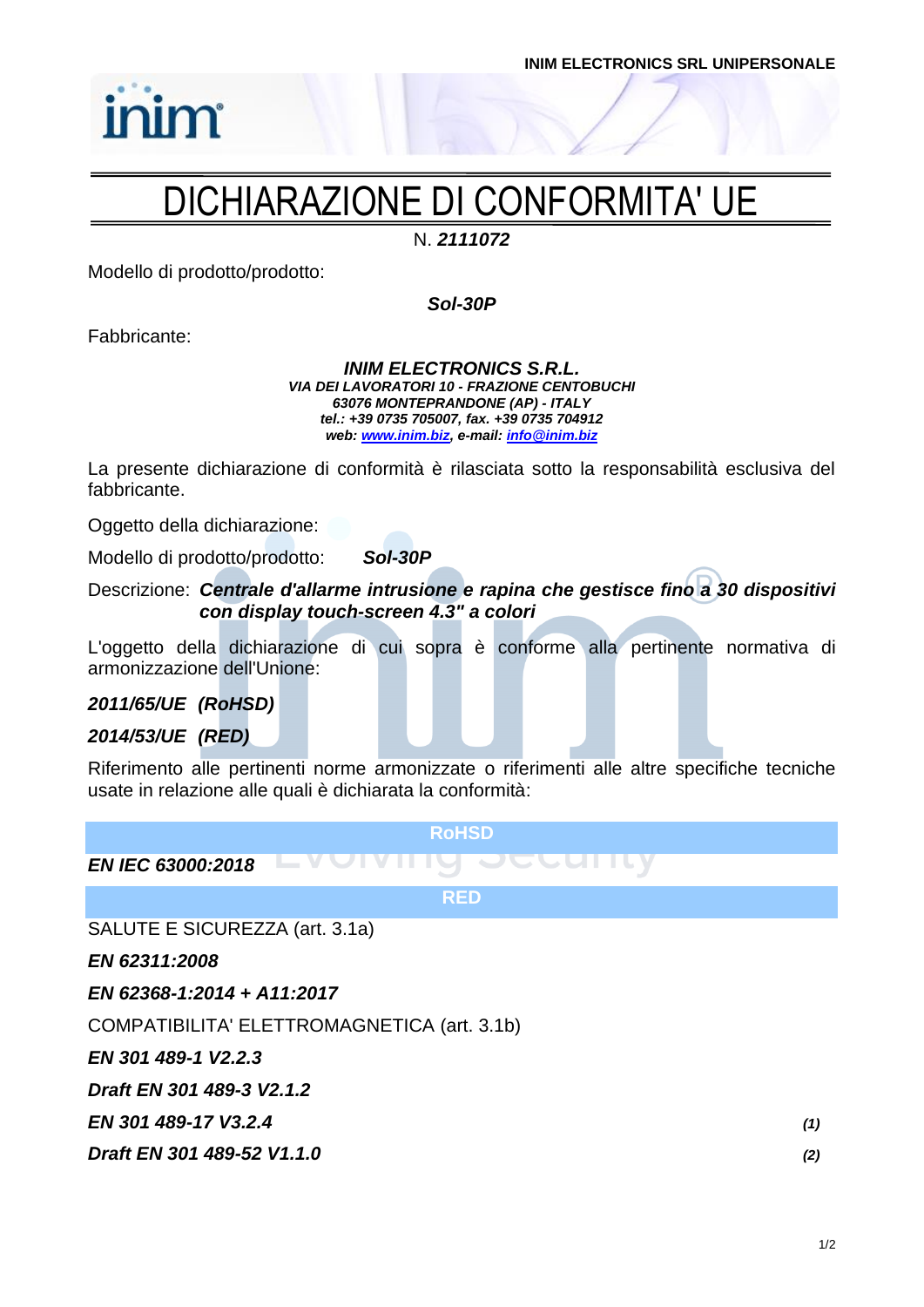### ir ìir

| USO EFFICACE ED EFFICIENTE DELLO SPETTRO RADIO (art. 3.2) |     |
|-----------------------------------------------------------|-----|
| EN 300 220-2 V3.1.1                                       |     |
| EN 300 328 V2.2.2                                         | (2) |
| EN 300 330 V2.1.1                                         |     |
| EN 301 511 V12.5.1                                        | (2) |
| EN 301 908-1 V13.1.1                                      | (2) |
| EN 301 908-2 V13.1.1                                      | (2) |
| ALTRI REQUISITI ESSENZIALI (art. 3.3)                     |     |
| <b>NON APPLICABILE</b>                                    |     |

L'oggetto della dichiarazione di cui sopra è anche conforme alle seguenti norme:

| EN 50131-1:2006 + A1:2009 + A2:2017 + A3:2020 |                            |        |
|-----------------------------------------------|----------------------------|--------|
| EN 50131-3:2009                               |                            | (3)    |
| EN 50131-5-3:2017                             |                            | (3)    |
| EN 50131-6:2017                               |                            | (3)    |
| EN 50131-10:2014                              |                            | (3, 4) |
| EN 50136-1:2012 + A1:2018                     |                            | (3, 4) |
| EN 50136-2:2013                               |                            | (3, 4) |
| EN 61000-6-3:2007 + A1:2011                   |                            |        |
| EN 50130-4:2011 + A1:2014                     |                            |        |
| EN 50130-5:2011                               |                            |        |
| con le seguenti prestazioni:                  |                            |        |
| Grado di sicurezza:                           | 2                          | (3)    |
| Classe ambientale:                            | $\boldsymbol{\mathit{II}}$ |        |
| Categoria ATS:                                | SP6 o DP4                  | (3,4)  |

Note:

*(1) Applicabile quando l'oggetto della dichiarazione è collegato a Sol-WiFi;*

*(2) Applicabile quando l'oggetto della dichiarazione è collegato a Sol-3G con antenna AC-Q3G-63J;*

*(3) Sono obbligatorie impostazioni specifiche in fase d'installazione: seguire attentamente le istruzioni riportate nei manuali.*

*Grado di sicurezza e categoria ATS dipendono dalla configurazione della centrale: qui vengono indicati i valori massimi raggiungibili.*

*(4) Applicabile quando l'oggetto della dichiarazione è collegato a Sol-Lan/S e/o Sol-PSTN e/o Sol-3G e/o Sol-WiFi.*

*Monteprandone, 23/11/2021* Firmato a nome e per conto del fabbricante da:

*Baldovino Ruggieri (Amministratore Delegato)*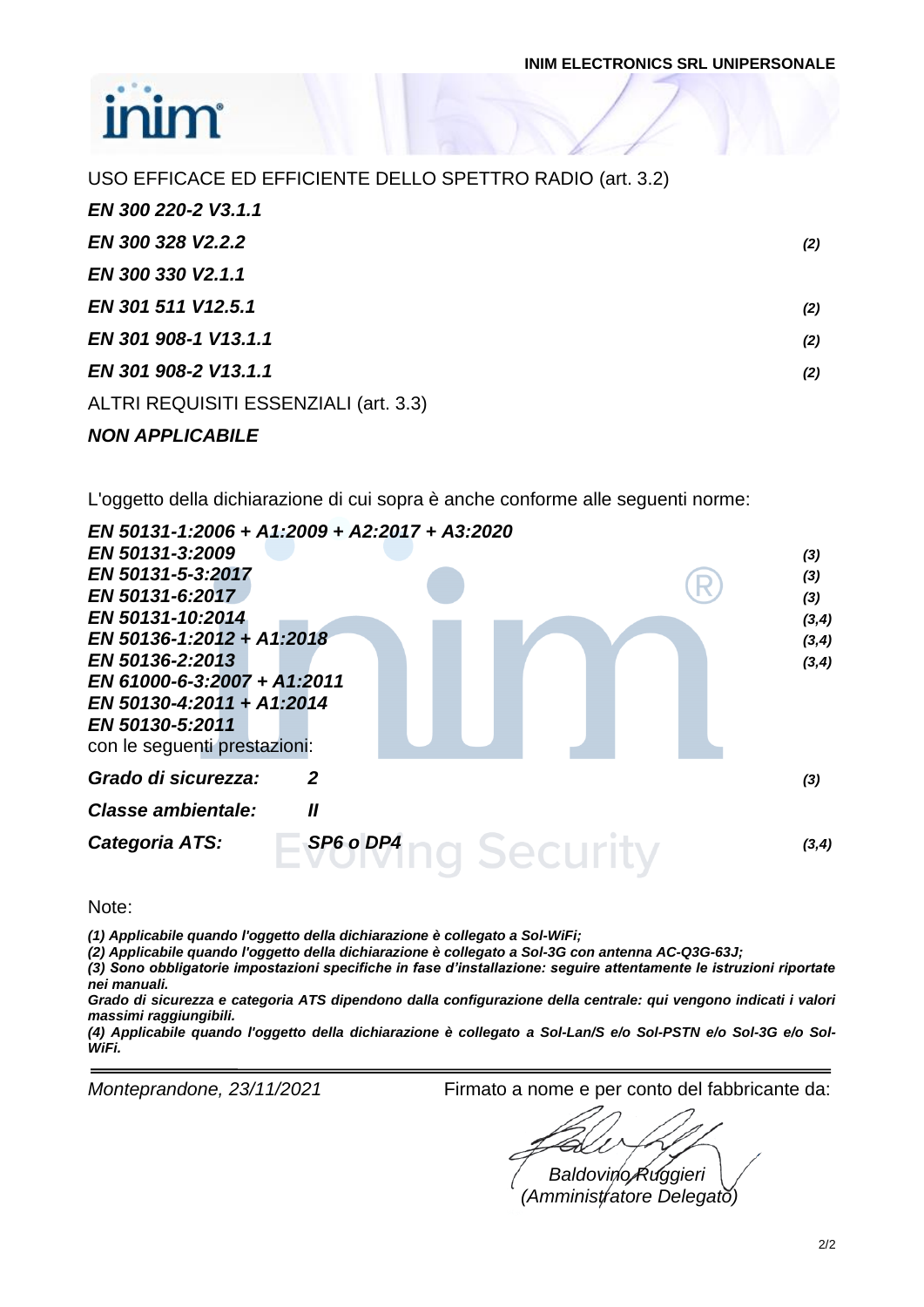

# EU DECLARATION OF CONFORMITY

No. *2111072*

Product model/product:

inim

*Sol-30P*

Manufacturer:

#### *INIM ELECTRONICS S.R.L. VIA DEI LAVORATORI 10 - FRAZIONE CENTOBUCHI 63076 MONTEPRANDONE (AP) - ITALY tel.: +39 0735 705007, fax. +39 0735 704912 web: [www.inim.biz,](http://www.inim.biz/) e-mail[: info@inim.biz](mailto:info@inim.biz)*

This declaration of conformity is issued under the sole responsibility of the manufacturer.

Object of the declaration:

Product model/product: *Sol-30P*

Description: *Intrusion and hold-up alarm control panel that manages up to 30 devices with 4.3" touch-screen colour display*

The object of the declaration described above is in conformity with the relevant Union harmonisation legislation:

*2011/65/EU (RoHSD)*

#### *2014/53/EU (RED)*

References to the relevant harmonised standards or references to the other technical specifications in relation to which conformity is declared:

| <b>RoHSD</b>                                          |     |
|-------------------------------------------------------|-----|
| <b>EN IEC 63000:2018</b><br>SACHITY<br><b>EVONIDA</b> |     |
| <b>RED</b>                                            |     |
| HEALTH & SAFETY (art. 3.1a)                           |     |
| EN 62311:2008                                         |     |
| EN 62368-1:2014 + A11:2017                            |     |
| ELECTROMAGNETIC COMPATIBILITY (art. 3.1b)             |     |
| EN 301 489-1 V2.2.3                                   |     |
| Draft EN 301 489-3 V2.1.2                             |     |
| EN 301 489-17 V3.2.4                                  | (1) |
| Draft EN 301 489-52 V1.1.0                            | (2) |
|                                                       |     |